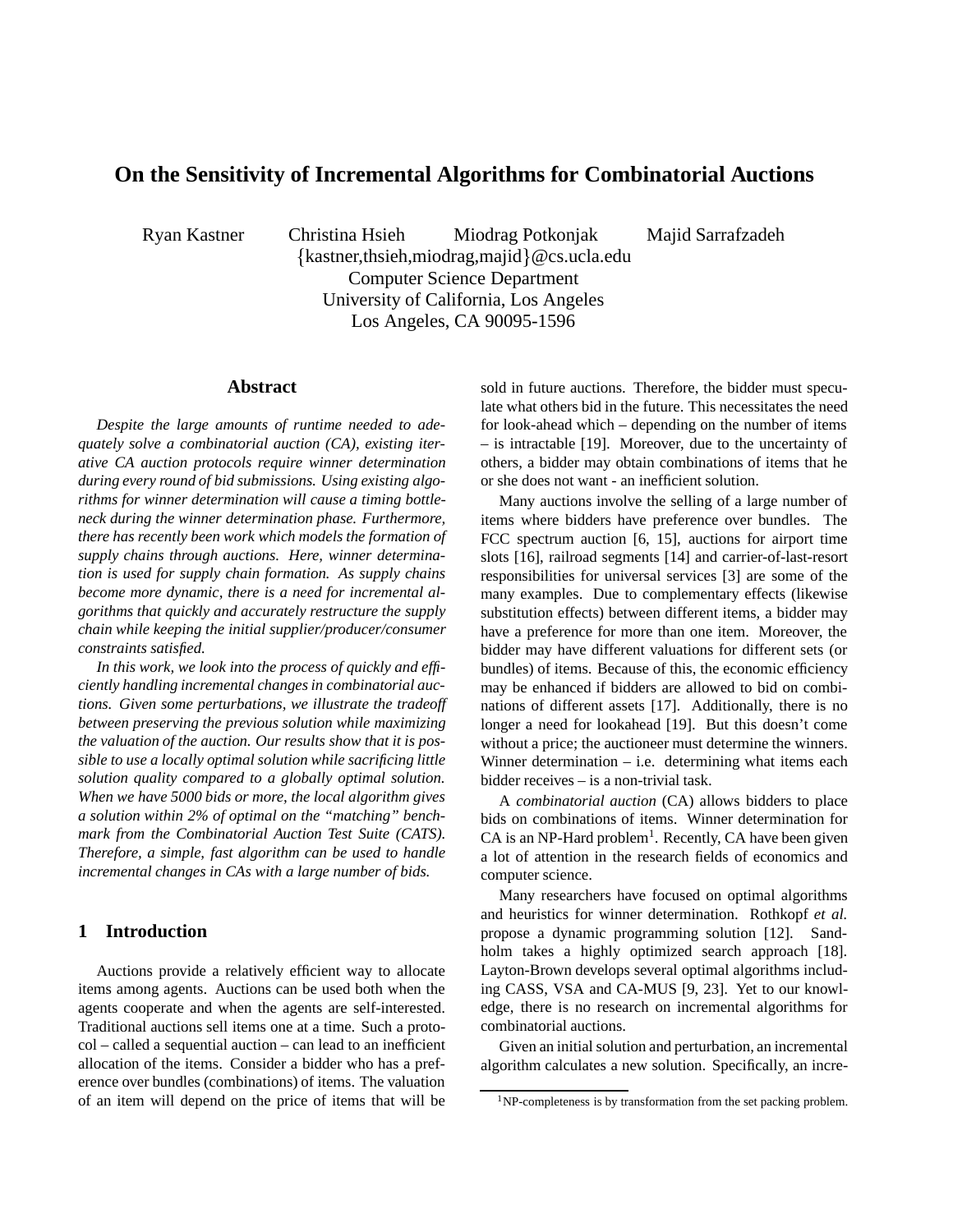mental algorithm for CA would find a new set of winners given an initial instance of the problem, the original set of winning bids and perturbation. The perturbation may be a change in the items of a bid, a bid that drops out, a change in the valuation of a bid, etc. Ideally, an incremental algorithm would execute quickly and produce an optimal solution. An incremental combinatorial auction algorithm would be useful in a variety of applications, more specifically, in iterative combinatorial auctions and supply chain formation.

An *iterative combinatorial auction* is a progressive combinatorial auction where agents bid on a set of items while the auctioneer increases the prices of the items. A *combinatorial auction protocol* is a set of rules which govern the behavior of the iterative CA. The rules include stopping conditions, reporting of prices after every round, conditions for withdrawing bids, etc. The rules are usually formulated such that the auction converges to some kind of optimality or game-theoretic equilibrium. There are several CA protocols including AkBA [13], iBundle [2] and the Generalized Vickrey Auction [4]. For each of these protocols, the winner determination problem must be solved at every stage of the auction. Depending on the time between rounds and the number of bids, it may be impossible to use an optimal algorithm to solve the problem. An incremental algorithm fits nicely in such a situation since every round introduces a perturbation and the previous winning bids are known.

Economic activity often involves complex relationships between entities over multiple levels of the production cycle. This concept is often called the *supply chain*. There is a great deal of technology focused on supporting and managing supply chains. Most of the technology assumes that the supply chain has already been formed. Yet, in order to achieve the visions of "virtual corporations" where business dealings are dynamically created and dissolved, we need automated support for *supply chain formation* [21]. Recently, Walsh, Wellman *et al.* have proposed using auctions for supply chain formation [20]. Specifically, they suggest using single item auctions to mediate the negotiation and determine prices and allocations for the supply chains. They show that the use of single item auctions can lead to an inefficient allocation of goods. Later, they extended their work to incorporate CAs for supply chain negotiation [22]. Using CA guarantees that there will be no inefficient allocations of goods.

If we use CA for supply chain formation, the companies involved in the final allocation will have their bids selected by the winner determination algorithm (see Section 2.3 for further details). As supply chains become more dynamic, companies increasingly enter and drop out of the supply chain. Using the CA formulation, a change in the supply chain corresponds to a change in the bid. Therefore, incremental algorithms could be used to reformulate the supply chain solution.

In this work, we study the properties of incremental algorithms for combinatorial auctions. We formulate an integer linear program (ILP) for the incremental algorithm. Using the ILP formulation, we experimentally determine the tradeoff between the quality of solution and reallocation of bids.

In Section 2 we give basic information pertaining to combinatorial auctions, incremental algorithms and supply chain formation. We present an integer linear program (ILP) for incremental CA algorithms in Section 3. In Section 4 we report on experimental results using the ILP incremental algorithm. We conclude and discuss future work in Section 5.

## **2 Preliminaries**

#### **2.1 Combinatorial Auction Formulation**

The Combinatorial Auction problem can be formulated as an integer linear program as follows:

Let  $N$  be the set of bidders,  $M$  the set of  $m$  distinct objects and  $B$  be the set of  $b$  bids. A bid is a tuple which consists of a set of items  $S \subseteq M$  and a valuation v for those items. The valuation is the amount that the bidder is willing to pay for the items S. We assume that every bidder has only one bid.

Let  $x_j = \{0, 1\}$  be a decision variable that determines whether bid  $j$  is selected as a winner.

$$
x_j = \begin{cases} 1 & \text{if bid } j \text{ is selected as a winner} \\ 0 & \text{otherwise} \end{cases}
$$
 (1)

Let  $c_{ij} = \{0, 1\}$  be a decision variable relating item *i* to bid j.

$$
c_{ij} = \begin{cases} 1 & \text{if item } i \text{ is in bid } j \\ 0 & \text{otherwise} \end{cases}
$$
 (2)

Given this, winner determination for CA can be formulated as:

$$
max \sum_{i=1}^{b} v_i x_i \tag{3}
$$

such that

$$
\sum_{j=1}^{b} c_{ij} x_j \le 1, i = 1, 2, \dots, m
$$
 (4)

We are trying to maximize the total amount of valuation (price paid) while insuring that every item is sold at most once. It should be noted that this formulation is an instance of the Set Packing Problem (SPP) which is known to be NP-Complete [10]. Therefore, we can formulate any instance of the SPP to an instance of the winner determination problem. In turn, the winner determination problem is NP-complete.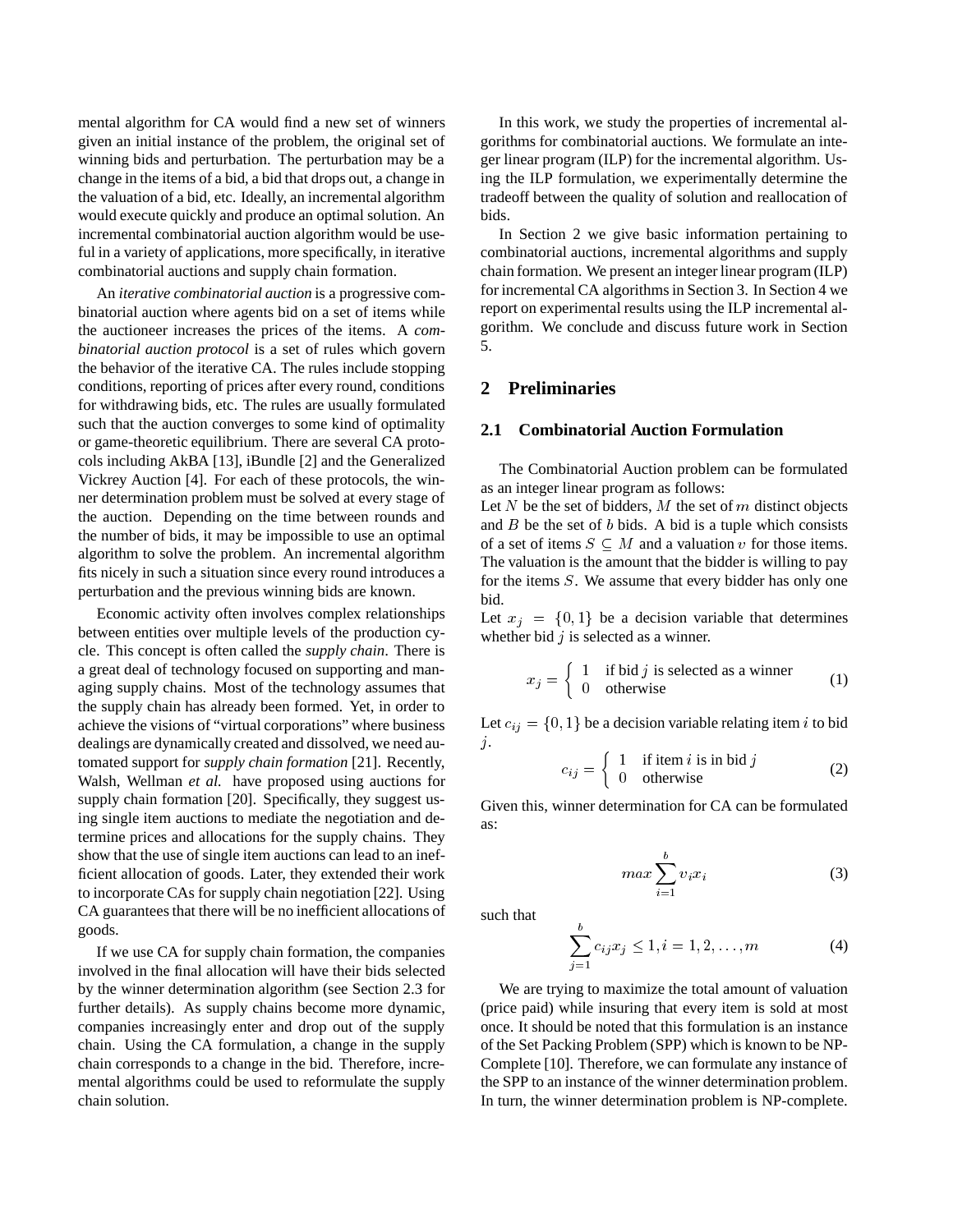A comprehensive survey of the relationship between SPP, winner determination and NP-completeness can be found in [17].

## **2.2 Incremental Algorithms**

A simple and general model for incremental optimization [1] is:

- An *original instance*,  $I_0$ , is solved by a *full algorithm* to yield a solution  $S_0$ .
- Perturbed instances,  $I_1, \ldots, I_n$  are generated one by one in sequence.
- Each perturbed instance is solved by an *incremental algorithm* which uses  $S_{i-1}$  as the starting point for finding solution  $S_i$ ,  $i = 1, \ldots, n$ .

A trivial incremental algorithm would simply take the perturbed instance and solve it using the full algorithm. If the full algorithm was optimal, then this would generate an optimal solution. In general, a full algorithm has long runtime and – depending on the amount of perturbation – will produce a result that is similar to the initial unperturbed solution. Therefore, we could take the initial solution, make some modifications based on the perturbation and generate a new, valid solution much faster than rerunning the full algorithm. This is the notion of *iterative optimization* i.e. generate a new solution from a previous solution [7]. Iterative optimization is heart of many optimization algorithms e.g. simulated annealing, genetic algorithms, etc. In general, incremental algorithms trade off quality of solution for fast runtime.

Perturbations for combinatorial auctions can be generalized into four categories:

- 1. A bidder retracts their bid. This corresponds to removing the bid from consideration.
- 2. A bidder changes the valuation on their bid.
- 3. A bidder prefers a different set of items. The set of items in the bid is changed. Additionally, the valuation of the bid may change
- 4. A new bidder enters the bidding process.

#### **2.3 Combinatorial Auctions and Supply Chains**

Walsh *et al.* [22] show that supply chains can be formed using combinatorial auctions. They use a *task dependency network* and formulate bids as the union of the goods an agent (company) wishes to sell and the materials the agent must procure in order to manufacture such goods. The following section briefly summarizes their work.

A task dependency network is a directed, acyclic directed graph (DAG),  $G(V, E)$ , representing the dependencies among agents and goods.  $V = G \cup A$ , where G is the set of goods and  $A = C \cup \Pi$  is the set of agents. Agents are divided into two sub-sets, the consumers, C, and the producers,  $\Pi$ . The edges,  $E$ , connect the agents and the goods which they consume or produce. A directed edge from agent to good,  $(a, q)$  corresponds to the agent producing one unit of that good. An edge in the opposite direction from good to agent,  $(g, a)$ , means that the agent consumes one unit of the good.

A *consumer* <sup>c</sup> tries to obtain one unit of a good and obtains a value  $v_c$  if the transaction completes. A *producer*  $\pi$ may produce a unit of an output good if the good is consumed and the producer acquires all the necessary input goods. The input goods are a fixed number (zero or more) specified by the in-edges to the producer node. The producer incurs a production cost  $\kappa_{\pi}$  to provide an output. An example of a task allocation graph is shown in Figure 1.



**Figure 1. Task Dependency Network. The Circles represent goods, rectangles are agents and arrows denote the use or production of a good.**

An *allocation* is a subgraph  $G'(V', E') \subseteq G(V, E)$ . For every node  $g \in G'$ , an edge  $(a, g)$  signifies that agent a acquires good  $g$ . An agent is in the allocation if and only if it acquires or provides a good. A good is in an allocation graph if and only if it is acquired or provided. The value of allocation  $G'$  is:

$$
value(G'(V', E')) = \sum_{c \in C} v_c(E') - \sum_{\pi \in \Pi} \kappa_{\pi}(E') \qquad (5)
$$

An optimal allocation is the allocation with maximum value.

An agent formulates a bid for the combinatorial auction according to the goods it must acquire, wants to produce and the cost associated with each of these goods. Agent a places bid  $b$  in the following form:

$$
b = \{r_a, \{g_1, q_a^1\}, \ldots, \{g_n, q_a^n\}\}
$$

where  $q_a^i$  is the integer quantity agent a demands (positive for input demands and negative for output demands) of good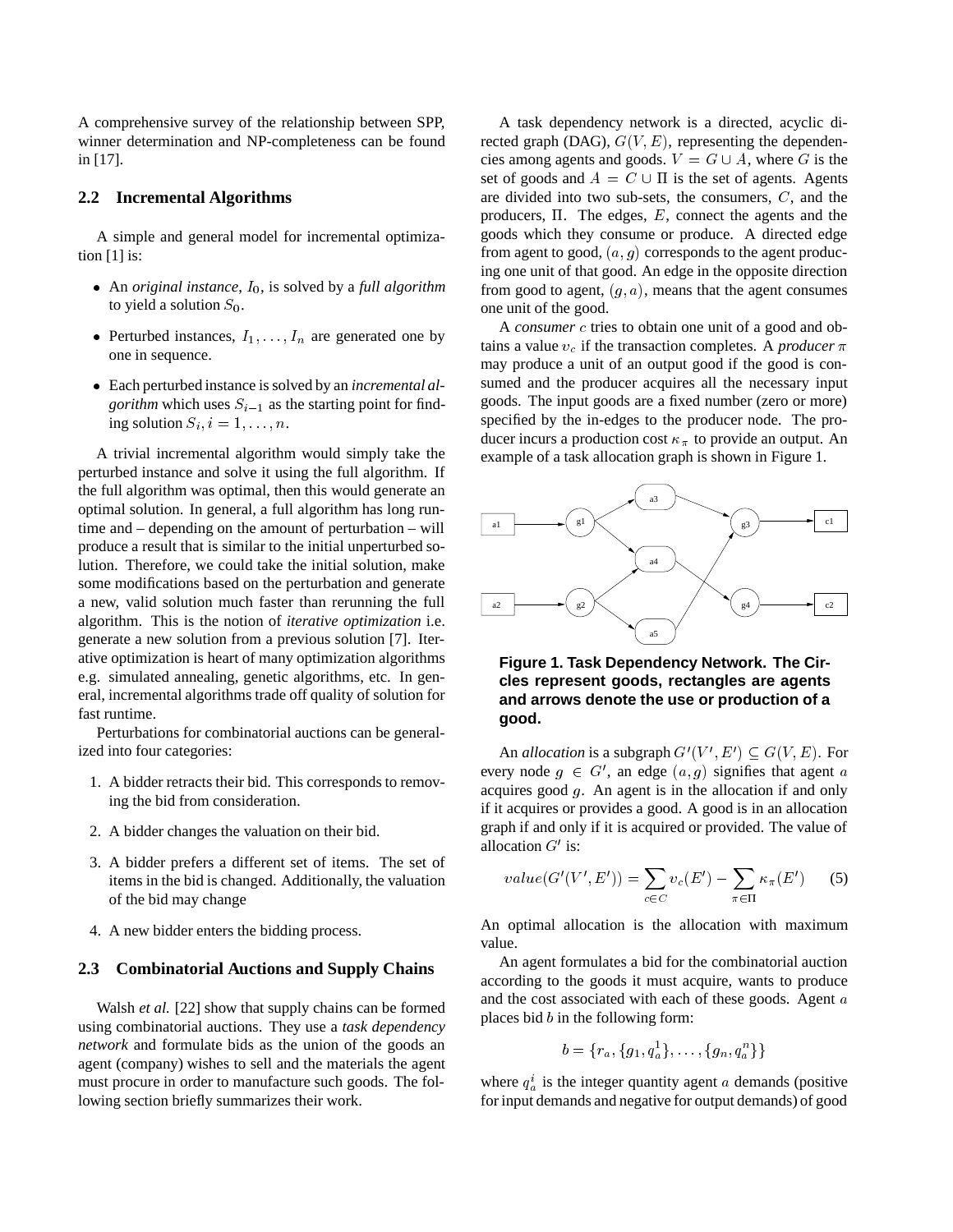

**Figure 2. An efficient allocation of a task dependency network. The shaded goods and solid edges are part of the solution. Part a) shows the allocation when producer a4 wishes to sell item g4 for** \$**0.9. Part b shows the new optimal allocation when a4 increases its price to** \$**2.**

 $g_i$  and  $r_a$  is its reported willingness to pay (or be paid if the number is negative) for the demanded bundle of goods. For example, producer a4 in Figure 1 requires inputs g1 and  $g_2$ to produce output  $q4$ . The producer wants a payment of 5. It would place the bid  $\{-5, \{g1, 1\}, \{g2, 1\}, \{g4, 1\}\}.$ 

Given the set of bids, a CA would determine the winners. The CA ILP must be formulated a little differently to handle the notion of negative goods. The CA for supply chain formation is formulated as:

$$
max \sum_{b_a \in B} r_a x_a \tag{6}
$$

such that

$$
\sum_{b_a \in B} q_a^i x_a = 0, i = 1, \dots, n \tag{7}
$$

where  $x_a = 1$  if agent a wins its bid and  $x_a = 0$  otherwise. The winners would form the supply chain. Note that a winning producer is guaranteed to receive every input required to produce its output good. This is a property of an optimal allocation which may not be satisfied if we construct the supply chain via a sequential (single item) auction (see Figure 2).

It may occur that an agent wants to change the price of the good that they sell. This would result in a change in the valuation of that agent's bid. Therefore, the winning bids in an optimal allocation could change. Looking at Figure

2, we can see that if producer a4 increases their price from \$0.9 to \$2, the allocation will change. An incremental algorithm would be useful in such a case. The change in price is the perturbation; one could consider several other types of perturbations falling into the perturbation categories presented in Section 2.2.

### **3 Incremental ILP Formulation**

In the previous sections, we developed the problem of incremental combinatorial auctions and presented some areas where this problem would be useful. Specifically, we showed that an incremental CA can be used to solve the dynamic supply chain problem and be quite beneficial for iterative CA protocols.

In this section, we give an ILP formulation for the incremental CA problem. The formulation allows us to study some of the properties pertaining to the incremental nature of CA. One such property is the relationship between the winning bids of the previous, unperturbed solution and quality of the solution after perturbation. In certain situations, it is beneficial to maintain the winning bids from the previous solution. Yet, we must also consider the solution quality. Often there is a tradeoff between maintaining previous winning bids and obtaining the optimal solution in terms of maximizing the objective function (Equation 3). This tradeoff is particularly important in the dynamic supply chain problem; we want to maintain the supply chain as much as possible while maximizing the overall profits of the chain. If there is a perturbation in a supply chain e.g. one company drops out, we want to minimize the effect of perturbation on the other companies. A solution which completely reallocates the items of the supply chain to companies which previously were not involved in the chain would not be acceptable, even if this solution is "optimal". Referring to Figure 2, even though producer a4 increases its price, we may wish to keep the initial allocation (part a) because this is the only way to keep consumer c2 and producer a1 in the supply chain. In the optimal solution (part b), both a1 and c2 are no longer a part of the supply chain, even though they are not involved the perturbation. We analyze this and other properties and tradeoffs in the next section.

Before we give the incremental CA ILP formulation, we must define some terms. The original, unperturbed instance,  $I_0$  is solved by a full algorithm yielding a solution  $S_0$ . The solution  $S_0$  is comprised of a set of winning bids which we call OW (original winners).  $I_0$  is then perturbed giving an instance  $I_1$ . We wish to find a solution  $S_1$  to the instance  $I_1$ . As previously mentioned, we wish to maximize the number of OW in the new perturbed solution  $S_1$  in addition to maximizing the total valuation  $v_i$  of the selected winning bids. Also, we introduce a user defined constant  $\alpha$  which allows the user to weight the relationship between maximizing the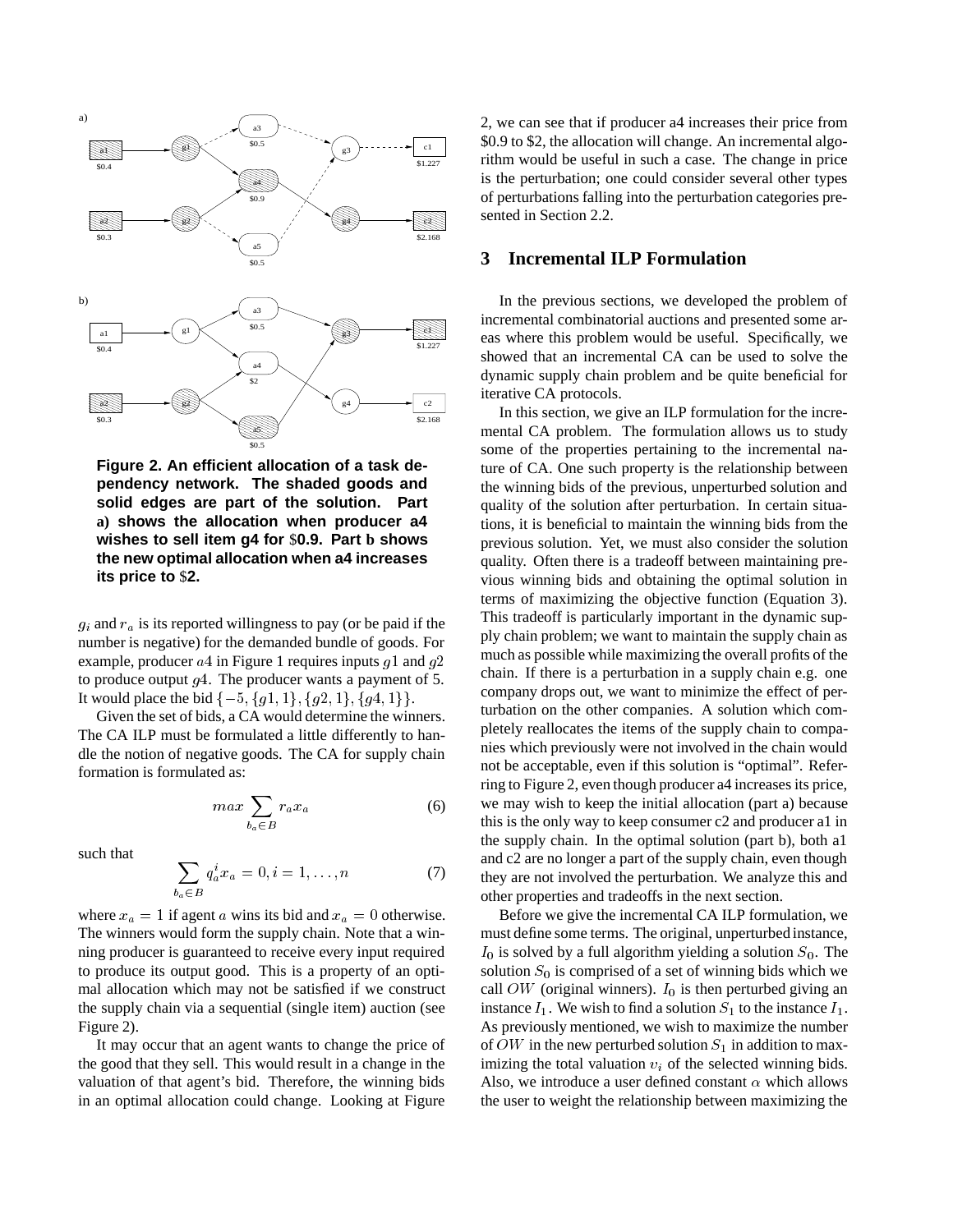valuation of the bids versus retaining previous winning bids.

For each bid  $b_i \in OW$  – equivalently for each bid that was selected as a winner in the previous solution  $S_0$  – let  $z_i = \{0, 1\}$  be a decision variable that determines whether bid  $b_i$  is selected as a winner in the new solution.

$$
z_i = \begin{cases} 1 & \text{if bid } b_i \text{ is not selected as a winner in } S_1 \\ 0 & \text{if bid } b_i \text{ is selected as a winner} \end{cases}
$$
(8)

Consequently,  $z_i = 1$  if an original winner (OW) is forced to drop out of the solution. Additionally, let  $w_i$  be the weight of  $z_i$ . A large  $w_i$  indicates that the bid  $b_i$  should remain a winner. The  $w_i$  allows preference for certain bids to remain as a winner. For example, a company may pay a large sum of money in order to remain in the supply chain; that company would be assigned a large  $w_i$  value.

Keep in mind that the incremental solution  $S_1$  is formulated over the perturbed instance  $I_1$ . Yet, we need to know the unperturbed solution  $S_0$  in order to determine the original set of winners OW.

The remaining variables are the same as in the initial CA ILP formulation. Let  $N$  be the set of bidders,  $M$  the set of m distinct objects and  $B$  be the set of  $b$  bids in the instance  $I_1$ . A bid is a tuple which consists of a set of items  $S \subseteq$  $M$  and a valuation  $v$  for those items. The valuation is the amount that the bidder is willing to pay for the items S. We assume that every bidder has only one bid.

Let  $x_j = \{0, 1\}$  be a decision variable that determines whether bid j is selected as a winner for the solution  $S_1$ .

$$
x_j = \begin{cases} 1 & \text{if bid } j \text{ is selected as a winner} \\ 0 & \text{otherwise} \end{cases}
$$
 (9)

Let  $c_{ij} = \{0, 1\}$  be a decision variable relating item *i* to bid  $j$ .

$$
c_{ij} = \begin{cases} 1 & \text{if item } i \text{ is in bid } j \\ 0 & \text{otherwise} \end{cases}
$$
 (10)

Given this, winner determination for incremental CA can be formulated as:

$$
max \sum_{i=1}^{b} v_i x_i - \alpha \cdot \sum_{i=1}^{|OW|} w_i z_i \qquad (11)
$$

such that

$$
\sum_{j=1}^{6} c_{ij} x_j \le 1, i = 1, 2, \dots, m \tag{12}
$$

$$
x_i + z_i = 1, i | b_i \in OW \tag{13}
$$

The objective function (Equation 11) maximizes the valuation of the bids while maximizing the number of selected bids which are in the previous solution. If a winning bid in the old solution  $S_0$  is not in the new solution  $S_1$ , then its corresponding  $z_i$  variable is 1 which is obviously detrimental in maximizing the objective function. Equation 12 insures that every item is assigned to only one winning bid much like Equation 4 of the original CA ILP formulation. Equation 13 insures that the previous winning bids (in set OW from solution  $S_0$ ) either win in the solution  $S_1$  or have their corresponding  $z_i$  variable set to 1. This equation only holds for the bids which are in the set  $OW$ . It need not (and most likely will not) hold for the remaining bids.

# **4 Experiments**

#### **4.1 Benchmarks**

The combinatorial auction test suite (CATS) [8] was used to generate goods and bids. We focused on three specific distributions in the test suite: matching, regions, and paths. Each particular distribution is analogous to a real-life scenario. For instance, matching is used to represent the correspondence of time slices on multiple resources, e.g., airport take-off and landing rights. Regions concentrates on problems dealing with adjacency in two-dimensional space, such as drilling rights. Finally, the paths distribution involves the purchase of a connection between two points, for example, determining truck routes.

#### **4.2 Experimental Flow**

Figure 3 explains the experimental flow. First, we use CATS to generate a set of items and bids. This is the original, unperturbed instance of the problem,  $I_0$ . The result is converted into an input file for lp solve [11]. Then, we run the lp solve to get the optimal objective value from the optimal set of winners. This is the solution  $S_0$  to  $I_0$ . We call the set of winners comprising this solution  $OW -$  the original winners. After that, we perturb the original instance  $I_0$  by randomly removing x% of the winning bids from  $S_0$ . This creates a perturbed instance of the initial problem called  $I_1$ . The bids that are randomly removed are called the voluntary dropouts; we assume that these bidders elected to retract their bids for some reason. After removing these bids, we optimally solve instance  $I_1$  in order to determine the optimal objective value for this perturbed instance. By doing this, we ignore the original winners  $OW$  as we do not try to keep them in the solution. Then, we convert the problem into an incremental ILP for winner determination as presented in Equations 11 - 13. We vary  $\alpha$  in order to determine the tradeoff between maximizing the objective value and maximizing the number of initial winners OW in the new solution. The weights  $w_i$  are all assumed to be 1. The involuntary dropouts are  $OW - S_1 - \{volumtary\,text{d}ropouts\}.$ In other words, the involuntary dropouts are the winning bids from the initial instance  $I_0$  who did not voluntarily retract their bids and are not included in the final solution  $S_1$ .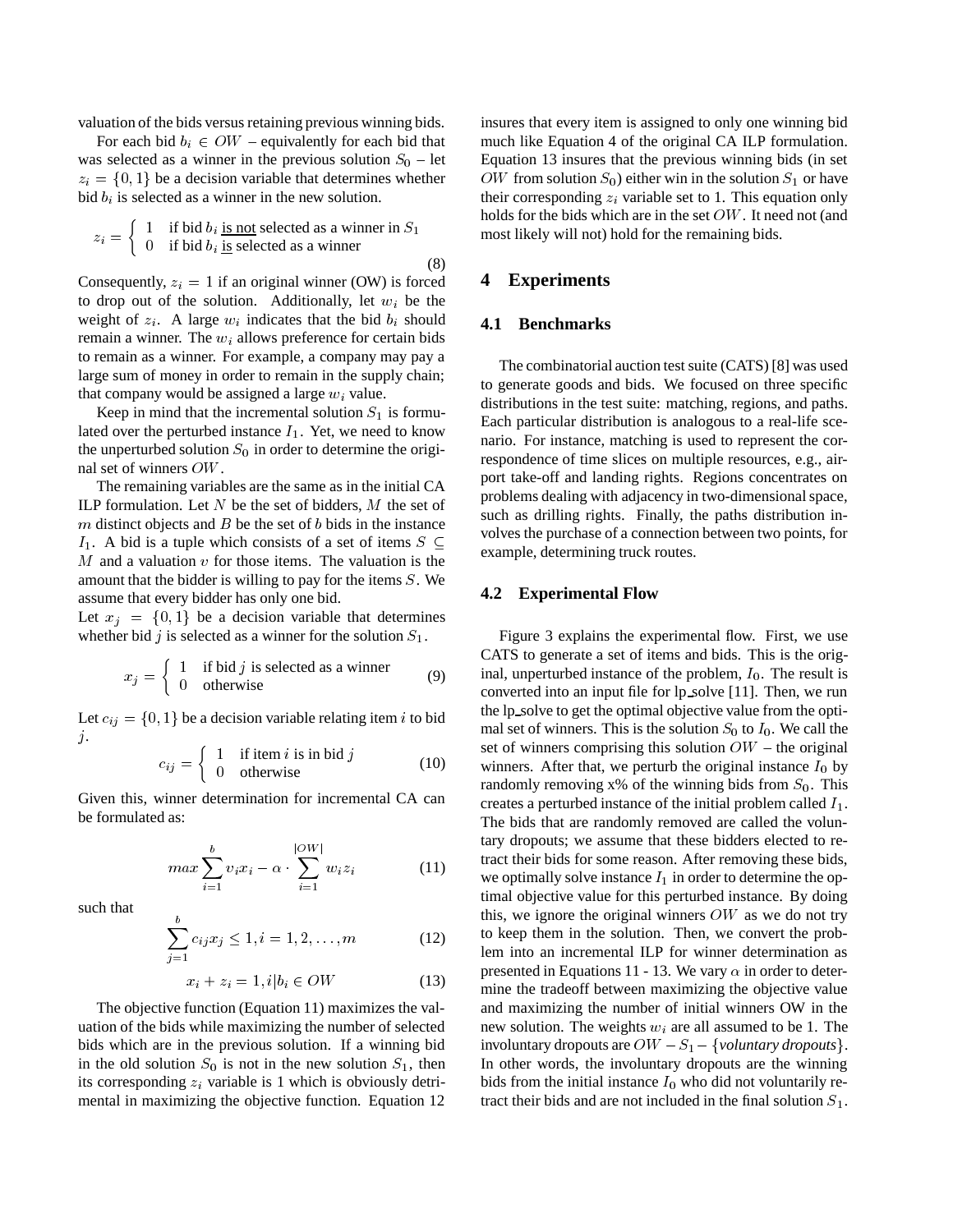

# **Figure 3. Experimental flow for generating the test examples and solving the winner determination problem.**

The percentage of involuntary dropouts is the ratio between the number of involuntary bids and  $|OW|$ . The percentage difference in objective value is the ratio between the value of the bids from the solution  $S_1$  using the incremental formulation and the optimal value of the bids from the perturbed instance  $I_1$ . Again, the optimal value of the bids is the maximal valuation the auctioneer can achieve by not caring about retaining bids from the initial winners.

Using ILOG CPLEX version 7.0 [5], the largest instances of the ILP formulations were optimally solved in less than 6 seconds<sup>2</sup>. The longest runtime occurred for the incremental ILP formulation for an instance of "matching" with 20005 bids; it took 5.85 seconds.

### **4.3 Results**

The graphs in Figures 4, 5 and 6 display the correlation between percentage of involuntary dropouts and percentage difference in objective value. Data points are generated from varying the  $\alpha$  value in the incremental ILP formulation. Each data point is averaged over all the instances (each of which consist of a different numbers of bids and goods) for each of the three distributions, matching, paths and regions. For matching, we ran 35 different instances; the number of bids and goods varied from [25 - 20005] and [53 - 3587], respectively. The number of bids and goods for paths were [100 - 20004] and [29 - 2812], respectively; there were 21 different instances. Finally, regions had 18 different instances with the bids varying from [101 - 10001]

and goods varying from [40 - 1894]. The legend denotes the voluntary dropout rate - the percentage of original winners who chose to retract their bid. Additionally, we ran the distributions with differing amounts of perturbations. The legend represents the amount of bids that voluntarily retracted their bids. These bids were selected at random from the bids in the solution of the initial instance  $I_0$ . For instance, the line 15% denotes that the perturbation from  $I_0$  to  $I_1$  was removing 15% of the initial winning bids from solution  $S_0$ .



**Figure 4. The trade-off between preserving the initial solution and maximizing the valuation of the winning bids for the distribution matching. The chart shows the results from varying the amount of perturbation (from 5% to 30%). Each data point is the averaged over all the instances.**

As the percentage of involuntary dropouts increases, difference in total bid valuation increases as well. The optimal solution with regard to bid valuation has no regard for retaining the winners from the unperturbed solution. Therefore, as we start to maintain the original winners  $OW$ , we add constraints to the incremental ILP formulation. These additional constraints cause a drop in the total bid valuations. Essentially, this is the price that we pay in order to maintain the original solution.

A dropout rate of 0% denotes that all of the winning bids from  $I_0$  are kept in the solution. This does not include the voluntary dropouts, whose bids were selected as winners in  $S_0$ , but elected to retract their bids. Therefore, this point the intersection with the y-axis - gives the solution quality of solely replacing the bidders who chose to remove their bids by other bids that were not previously selected as winners. Of course, by removing some of the original winning bids, we can increase the total valuation of the new winning bids. The slope of the line denotes the tradeoff between increasing valuation and removing bidders. Therefore, the larger the slope, the more inclined we are to remove some of the

<sup>&</sup>lt;sup>2</sup>Our experiments use lp solve as we just recently obtained a copy of CPLEX. We ran the "largest" instances on CPLEX to get an idea of their runtimes. Both solvers are optimal, therefore the only sacrifice in using lp solve is its increased runtime. Though we must say that lp solve performed admirably.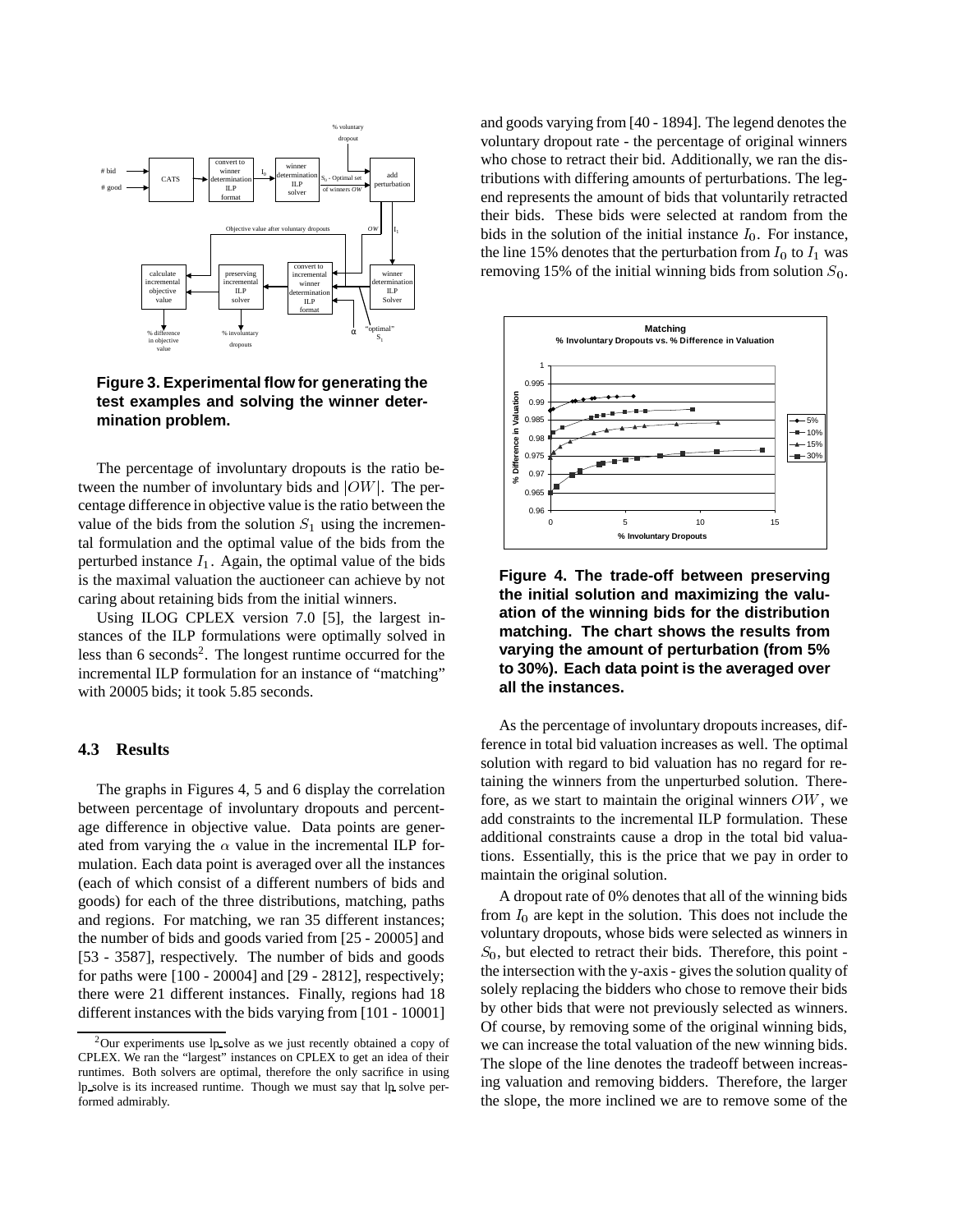original winning bids as we can increase our profit<sup>3</sup>. You can see that even when retaining all of the bids in  $OW$ , the drop-off in bid valuation stays under 5%. Also, the dropout to valuation tradeoff varies depending on the distribution. For instance, in paths, one can maintain the solution while losing very little solution quality, less than 1%. On the other hand, in order to maintain the solution in regions, one must give up 5% in solution quality.



**Figure 5. The trade-off between preserving the initial solution and maximizing the valuation of the winning bids for the distribution regions. The chart shows the results from varying the amount of perturbation (from 5% to 30%). Each data point is the averaged over all the instances.**

Finally, we comment on the effect that the amount of perturbation has on the solution quality. The different line plots in the graph represent a differing amount of perturbation introduced into the solution. The larger percentage, the larger the perturbation. As expected, when we increase the perturbation, the solution quality decreases. But, it is interesting to note that a large increase in perturbation does not degrade the solution quality by much. For instance, the plotted lines are somewhat parallel. Going from a 5% perturbation to a 30% perturbation reduces the quality by approximately 3% in the matching distribution. As you can see, a similar trend occurs in the other distributions.

The graph in Figure 7 shows the specific example taken from the matching distribution when we keep all of the previous winning bids i.e., the involuntary dropout rate is 0%. We replace the items from the bids that voluntarily dropped out with bids that were not previously selected. We do not consider items from the other winning bids that did not choose to drop out. This is equivalent to rerunning an auction on only the bids that were perturbed and not considering the non-perturbed bids. One can see that if the



**Figure 6. The trade-off between preserving the initial solution and maximizing the valuation of the winning bids for the distribution paths. The chart shows the results from varying the amount of perturbation (from 5% to 30%). Each data point is the averaged over all the instances.**

total number of bids is small, then the solution quality of is greatly affected. But, as the number of bids increases, the solution quality is almost as good as in the unperturbed instance  $I_0$ . This general trend occurs across all of the distributions regardless of the perturbation. From this, we can conclude that there is an easy solution to the incremental auction problem when there are a large amount of bids. Simply take the items from the bids that dropped out, and perform a mini-auction on those items (we call those items  $DOI$ , the drop out items) using the original set of bids. Of course, only bids that are a subset of DOI are included in this auction. Unfortunately, when the total number of initial bids is small, we must use a more complex algorithm that removes previously winning bids in order to achieve a good valuation.

# **5 Conclusion**

In this work, we studied a solution for the incremental winner determination problem. First, we discussed the need for incremental combinatorial auctions (CA) in CA protocols and supply chain formation. In many current CA auction protocols, the winners are selected during each round. Depending on the number of items and bids, it may not be feasible or necessary to run a full algorithm to determine the optimal set of winners after each round. Additionally, a CA formulation for supply chain formation was recently proposed [22]. As supply chains become more and more dynamic, incremental solution that preserves, as much as possible, the original supply chain formation is needed. A CA incremental algorithm can handle such cases.

<sup>3</sup>According to the auctioneers point of view.